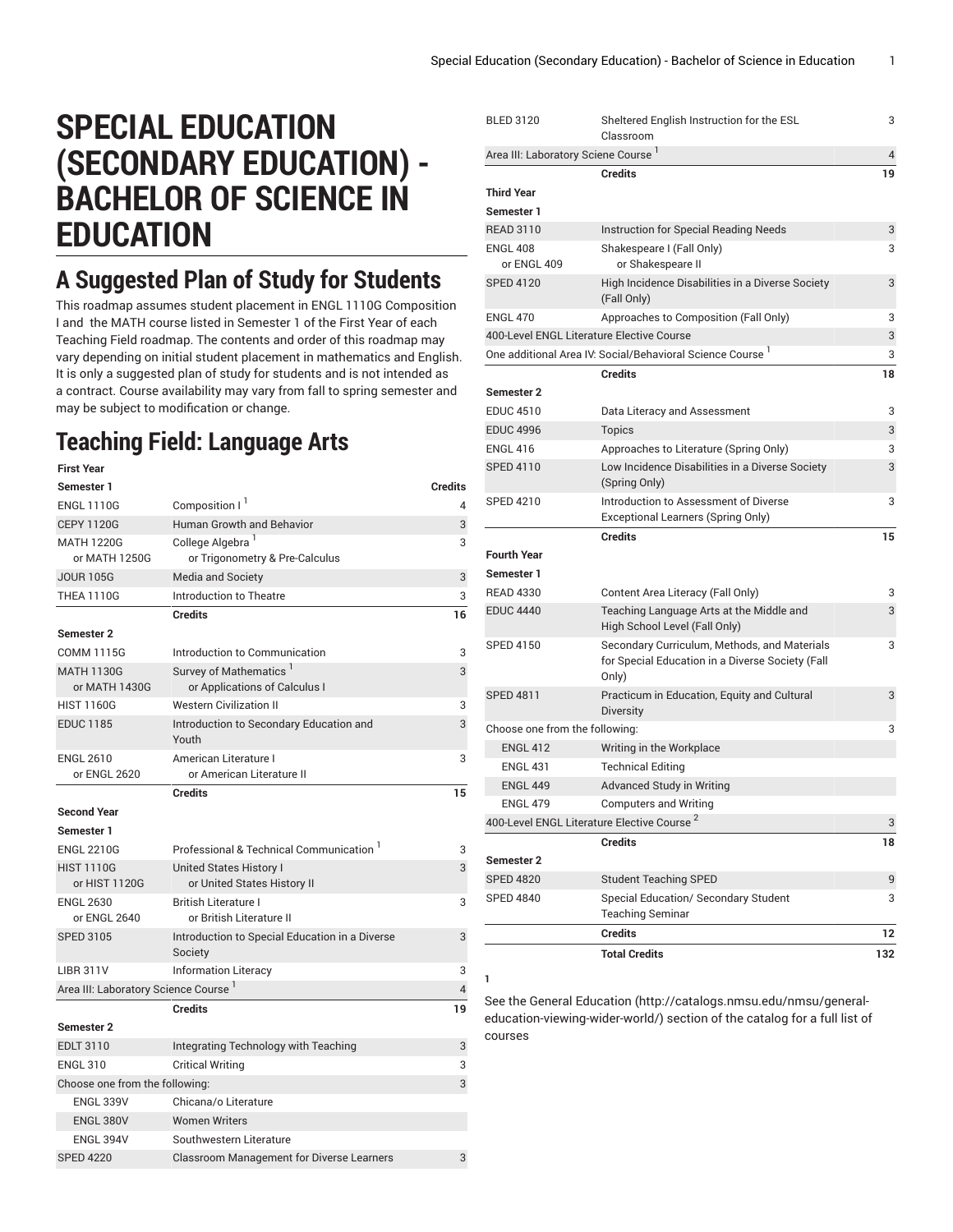#### **2**

400 - level elective courses:

- ENGL 405 Chaucer
- ENGL 442 Modern and Contemporary American Poetry
- ENGL 458 Latino/a Literature and Culture
- ENGL 469 Advanced Study in American Literature
- ENGL 481 Women's Literature

#### **Teaching Field: Math**

#### **First Year**

| Semester 1                         |                                                                  | <b>Credits</b> |
|------------------------------------|------------------------------------------------------------------|----------------|
| <b>ENGL 1110G</b>                  | Composition I                                                    | 4              |
| <b>CEPY 1120G</b>                  | Human Growth and Behavior                                        | 3              |
| <b>MATH 1511G</b>                  | Calculus and Analytic Geometry I                                 | 4              |
| Choose one from the following:     |                                                                  | 3              |
| <b>ECON 1110G</b>                  | <b>Survey of Economics</b>                                       |                |
| <b>ECON 2110G</b>                  | Macroeconomic Principles                                         |                |
| <b>ECON 2120G</b>                  | Principles of Microeconomics                                     |                |
| Choose one from the following:     |                                                                  | 3              |
| <b>ARTH 1115G</b>                  | Orientation in Art                                               |                |
| <b>DANC 1110G</b>                  | Dance Appreciation                                               |                |
| <b>MUSC 1130G</b>                  | <b>Music Appreciation: Western Music</b>                         |                |
| <b>THEA 1110G</b>                  | Introduction to Theatre                                          |                |
|                                    | <b>Credits</b>                                                   | 17             |
| <b>Semester 2</b>                  |                                                                  |                |
| <b>COMM 1115G</b>                  | Introduction to Communication                                    | 3              |
| <b>HIST 1110G</b><br>or HIST 1120G | United States History I<br>or United States History II           | 3              |
| <b>MATH 1521G</b>                  | <b>Calculus and Analytic Geometry II</b>                         | 4              |
| <b>EDUC 1185</b>                   | Introduction to Secondary Education and<br>Youth                 | 3              |
| C S 111                            | <b>Computer Science Principles</b>                               | 4              |
|                                    | <b>Credits</b>                                                   | 17             |
| <b>Second Year</b>                 |                                                                  |                |
| Semester 1                         |                                                                  |                |
| <b>ENGL 2221G</b>                  | Writing in the Humanities and Social Science                     | 3              |
| ET182                              | Introduction to Digital Logic                                    | 0,2            |
| <b>SPED 3105</b>                   | Introduction to Special Education in a Diverse<br>Society        | 3              |
| Choose from one of the following:  |                                                                  | 4              |
| <b>PHYS 1230G</b>                  | Algebra-Based Physics I                                          |                |
| & PHYS 1230L                       | and Algebra-Based Physics I Lab                                  |                |
| <b>PHYS 1310G</b>                  | Calculus -Based Physics I                                        |                |
| & PHYS 1310L                       | and Calculus -Based Physics I Lab                                |                |
|                                    | Area IV: ANTH, GEOG, POLS or SOCI "G" Course                     | 3              |
| <b>Semester 2</b>                  | Credits                                                          | 13-15          |
| <b>EDLT 3110</b>                   | Integrating Technology with Teaching                             | 3              |
| <b>MATH 1531</b>                   | <b>Introduction to Higher Mathematics</b>                        | 3              |
| <b>SPED 4220</b>                   | <b>Classroom Management for Diverse Learners</b>                 | 3              |
| <b>LIBR 311V</b>                   | <b>Information Literacy</b>                                      | 3              |
| Choose from one of the following:  |                                                                  | $\overline{4}$ |
| <b>PHYS 1320G</b><br>& PHYS 1320L  | Calculus -Based Physics II<br>and Calculus -Based Physics II Lab |                |

| <b>PHYS 1240G</b><br>& PHYS 1240L      | Algebra-Based Physics II<br>and Algebra-Based Physics II Lab                               |         |
|----------------------------------------|--------------------------------------------------------------------------------------------|---------|
|                                        | <b>Credits</b>                                                                             | 16      |
| <b>Third Year</b>                      |                                                                                            |         |
| Semester 1                             |                                                                                            |         |
| <b>READ 3110</b>                       | <b>Instruction for Special Reading Needs</b>                                               | 3       |
| <b>MATH 2415</b>                       | Introduction to Linear Algebra                                                             | 3       |
| <b>MATH 2530G</b>                      | Calculus III                                                                               | 3       |
| <b>SPED 4120</b>                       | High Incidence Disabilities in a Diverse Society                                           | 3       |
| <b>STAT 371</b>                        | <b>Statistics for Engineers and Scientists I</b>                                           | 3       |
| or A ST 311                            | or Statistical Applications                                                                |         |
| 300-Level MATH Elective Course         |                                                                                            | 3       |
|                                        | <b>Credits</b>                                                                             | 18      |
| Semester 2                             |                                                                                            |         |
| <b>BLED 3120</b>                       | Sheltered English Instruction for the ESL<br>Classroom                                     | 3       |
| <b>EDUC 4510</b>                       | Data Literacy and Assessment                                                               | 3       |
| <b>EDUC 4996</b>                       | <b>Topics</b>                                                                              | 3       |
| <b>SPED 4110</b>                       | Low Incidence Disabilities in a Diverse Society                                            | 3       |
| <b>SPED 4210</b>                       | Introduction to Assessment of Diverse<br><b>Exceptional Learners</b>                       | 3       |
| 300-Level MATH Elective Course         |                                                                                            | 3       |
|                                        | <b>Credits</b>                                                                             | 18      |
| <b>Fourth Year</b>                     |                                                                                            |         |
| Semester 1                             |                                                                                            |         |
| <b>READ 4330</b>                       | <b>Content Area Literacy</b>                                                               | 3       |
| <b>EDUC 4420</b>                       | Teaching Mathematics at the Middle and High<br><b>School Level</b>                         | 3       |
| <b>SPED 4150</b>                       | Secondary Curriculum, Methods, and Materials<br>for Special Education in a Diverse Society | 3       |
| <b>SPED 4811</b>                       | Practicum in Education, Equity and Cultural<br>Diversity                                   | 3       |
| <b>HIST 1150G</b>                      | <b>Western Civilization I</b>                                                              | 3       |
| or HIST 1160G                          | or Western Civilization II                                                                 |         |
| 300-Level MATH OR A ST Elective Course |                                                                                            | 3       |
|                                        | <b>Credits</b>                                                                             | 18      |
| Semester 2                             |                                                                                            |         |
| <b>SPED 4820</b>                       | <b>Student Teaching SPED</b>                                                               | 9       |
| <b>SPED 4840</b>                       | <b>Special Education/ Secondary Student</b><br><b>Teaching Seminar</b>                     | 3       |
|                                        | <b>Credits</b>                                                                             | 12      |
|                                        | <b>Total Credits</b>                                                                       | 129-131 |

#### **Teaching Field: Science**

| <b>First Year</b>                  |                                                   |         |
|------------------------------------|---------------------------------------------------|---------|
| Semester 1                         |                                                   | Credits |
| <b>ENGL 1110G</b>                  | Composition I                                     | 4       |
| <b>CEPY 1120G</b>                  | Human Growth and Behavior                         | 3       |
| <b>MATH 1220G</b><br>or MATH 1250G | College Algebra<br>or Trigonometry & Pre-Calculus | $3 - 4$ |
| Choose one from the following:     |                                                   | 3       |
| <b>ARTH 1115G</b>                  | Orientation in Art                                |         |
| <b>ARTS 1145G</b>                  | <b>Visual Concepts</b>                            |         |
| <b>DANC 1110G</b>                  | Dance Appreciation                                |         |
| <b>MUSC 1110G</b>                  | <b>Music Appreciation: Jazz</b>                   |         |
| <b>MUSC 1130G</b>                  | Music Appreciation: Western Music                 |         |
| <b>THEA 1110G</b>                  | Introduction to Theatre                           |         |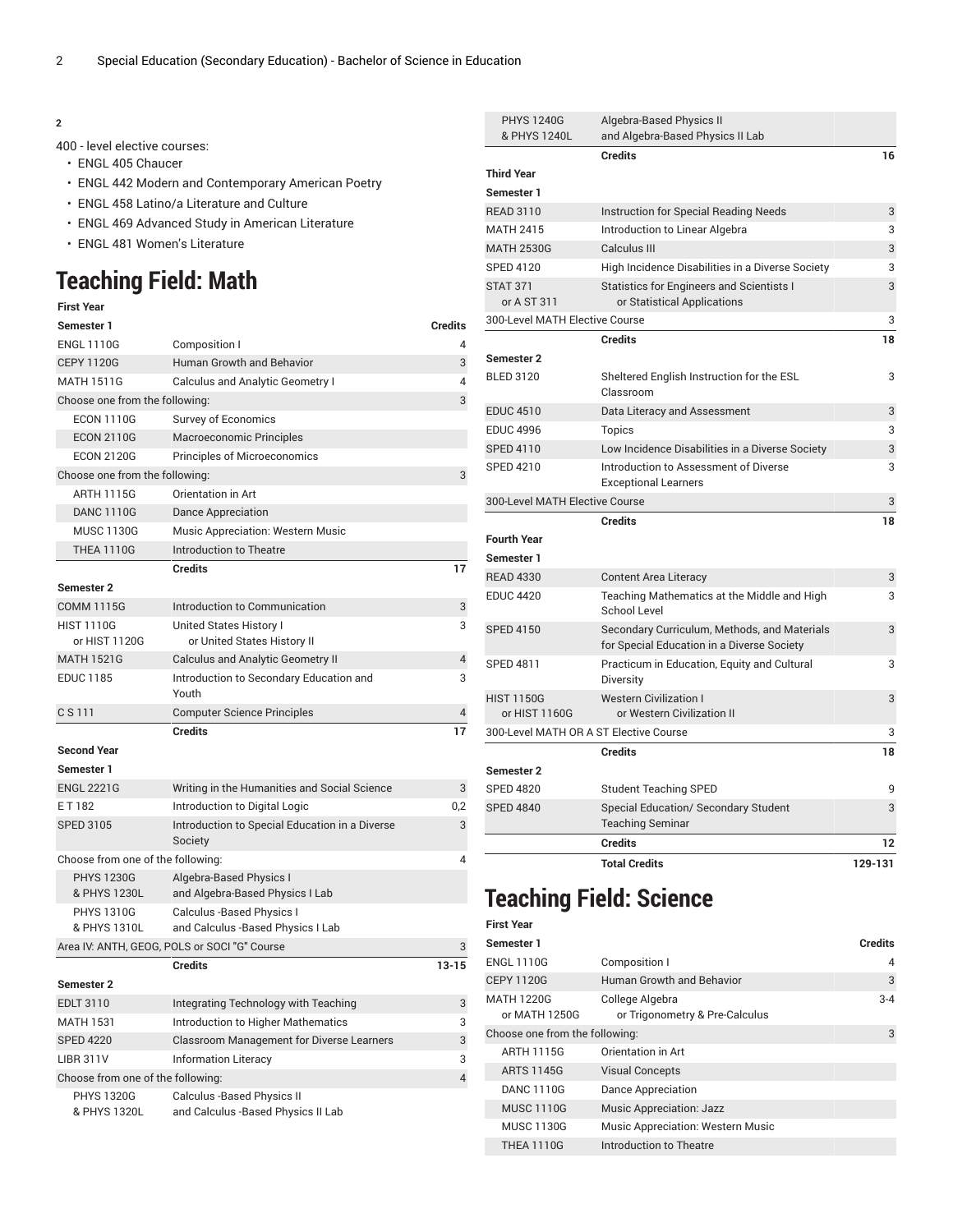|                                   |                                                                                                             | Area V: Any HIST "G" Course<br>3 |  |  |  |
|-----------------------------------|-------------------------------------------------------------------------------------------------------------|----------------------------------|--|--|--|
|                                   | Credits                                                                                                     | $16-17$                          |  |  |  |
| <b>Semester 2</b>                 |                                                                                                             |                                  |  |  |  |
| <b>BIOL 2110G</b><br>& BIOL 2110L | Principles of Biology: Cellular and Molecular<br>Biology                                                    | 4                                |  |  |  |
|                                   | and Principles of Biology: Cellular and<br>Molecular Biology Laboratory                                     |                                  |  |  |  |
| <b>COMM 1115G</b>                 | Introduction to Communication                                                                               | 3                                |  |  |  |
| MATH 1430G                        | Applications of Calculus I                                                                                  | $3 - 4$                          |  |  |  |
| or MATH 1511G                     | or Calculus and Analytic Geometry I                                                                         |                                  |  |  |  |
| <b>EDUC 1185</b>                  | Introduction to Secondary Education and<br>Youth                                                            | 3                                |  |  |  |
| <b>CHEM 1215G</b><br>or CHEM 1226 | General Chemistry I Lecture and Laboratory for<br><b>STEM Majors</b><br>or General Chemistry II Lecture and | 4                                |  |  |  |
|                                   | Laboratory for CHEM Majors                                                                                  |                                  |  |  |  |
|                                   | <b>Credits</b>                                                                                              | $17-18$                          |  |  |  |
| <b>Second Year</b>                |                                                                                                             |                                  |  |  |  |
| Semester 1                        |                                                                                                             |                                  |  |  |  |
| <b>ENGL 2221G</b>                 | Writing in the Humanities and Social Science                                                                | 3                                |  |  |  |
| <b>CHEM 1225G</b>                 | General Chemistry II Lecture and Laboratory                                                                 | 4                                |  |  |  |
| or CHEM 1226                      | for STEM Majors<br>or General Chemistry II Lecture and                                                      |                                  |  |  |  |
|                                   | Laboratory for CHEM Majors                                                                                  |                                  |  |  |  |
| <b>BIOL 2610G</b>                 | Principles of Biology: Biodiversity, Ecology, and                                                           | 4                                |  |  |  |
| & BIOL 2610L                      | Evolution                                                                                                   |                                  |  |  |  |
|                                   | and Principles of Biology: Biodiversity, Ecology,                                                           |                                  |  |  |  |
|                                   | and Evolution Laboratory                                                                                    |                                  |  |  |  |
| <b>SPED 3105</b>                  | Introduction to Special Education in a Diverse<br>Society                                                   | 3                                |  |  |  |
|                                   |                                                                                                             |                                  |  |  |  |
| <b>LIBR 311V</b>                  | <b>Information Literacy</b>                                                                                 | 3                                |  |  |  |
| Area IV: ANTH or SOCI "G" Course  |                                                                                                             | 3                                |  |  |  |
|                                   | <b>Credits</b>                                                                                              | 20                               |  |  |  |
| <b>Semester 2</b>                 |                                                                                                             |                                  |  |  |  |
| <b>EDLT 3110</b>                  | Integrating Technology with Teaching                                                                        | 3                                |  |  |  |
| Choose from one of the following: |                                                                                                             | 4                                |  |  |  |
| <b>PHYS 1230G</b><br>& PHYS 1230L | Algebra-Based Physics I<br>and Algebra-Based Physics I Lab                                                  |                                  |  |  |  |
| <b>PHYS 2110</b>                  | Mechanics                                                                                                   |                                  |  |  |  |
| & 2110L                           | and Experimental Mechanics                                                                                  |                                  |  |  |  |
| <b>PHYS 1310G</b><br>& PHYS 1310L | Calculus - Based Physics I<br>and Calculus -Based Physics I Lab                                             |                                  |  |  |  |
| <b>PHYS 2230L</b>                 | Laboratory to General Physics for Life Science I                                                            |                                  |  |  |  |
| & 2230L                           | and Laboratory to General Physics for Life<br>Science I                                                     |                                  |  |  |  |
| <b>BIOL 301</b>                   | Principles of Ecology                                                                                       | 3                                |  |  |  |
| <b>SPED 4220</b>                  | Classroom Management for Diverse Learners                                                                   | 3                                |  |  |  |
| <b>READ 3110</b>                  | <b>Instruction for Special Reading Needs</b>                                                                | 3                                |  |  |  |
|                                   | <b>Credits</b>                                                                                              | 16                               |  |  |  |
| <b>Third Year</b>                 |                                                                                                             |                                  |  |  |  |
| Semester 1                        |                                                                                                             |                                  |  |  |  |
| <b>BIOL 305</b>                   | <b>Principles of Genetics</b>                                                                               | 3                                |  |  |  |
| <b>SPED 4120</b>                  | High Incidence Disabilities in a Diverse Society                                                            | 3                                |  |  |  |
| <b>BIOL 467</b>                   | Evolution                                                                                                   | 3                                |  |  |  |
| Choose from one of the following: |                                                                                                             | 4                                |  |  |  |
| <b>PHYS 1240G</b><br>& PHYS 1240L | Algebra-Based Physics II<br>and Algebra-Based Physics II Lab                                                |                                  |  |  |  |
| PHYS 2140<br>& 2140L              | <b>Electricity and Magnetism</b><br>and Electricity & Magnetism Laboratory                                  |                                  |  |  |  |

|                                                 | <b>Total Credits</b>                                                                                                                      | 130-133   |
|-------------------------------------------------|-------------------------------------------------------------------------------------------------------------------------------------------|-----------|
|                                                 | <b>Credits</b>                                                                                                                            | 12        |
|                                                 | <b>Teaching Seminar</b>                                                                                                                   |           |
| <b>SPED 4840</b>                                | Special Education/ Secondary Student                                                                                                      | 3         |
| Semester 2<br><b>SPED 4820</b>                  | <b>Student Teaching SPED</b>                                                                                                              | 9         |
|                                                 | <b>Credits</b>                                                                                                                            | $15 - 16$ |
|                                                 | 300-Level BIOL Plant Science Elective Course                                                                                              | $3 - 4$   |
| <b>SPED 4811</b>                                | Practicum in Education, Equity and Cultural<br><b>Diversity</b>                                                                           | 3         |
| <b>SPED 4150</b>                                | Secondary Curriculum, Methods, and Materials<br>for Special Education in a Diverse Society                                                | 3         |
| <b>EDUC 4410</b>                                | Teaching Science at the Middle and High<br>School Level                                                                                   | 3         |
| <b>READ 4330</b>                                | <b>Content Area Literacy</b>                                                                                                              | 3         |
| Semester 1                                      |                                                                                                                                           |           |
| <b>Fourth Year</b>                              |                                                                                                                                           |           |
|                                                 | <b>Credits</b>                                                                                                                            | 18        |
|                                                 | One additional Area V/VI: Humanites or Creative and Fine Arts Course                                                                      | 3         |
| <b>SPED 4210</b>                                | Introduction to Assessment of Diverse<br><b>Exceptional Learners</b>                                                                      | 3         |
| <b>SPED 4110</b>                                | Low Incidence Disabilities in a Diverse Society                                                                                           | 3         |
| <b>EDUC 4996</b>                                | <b>Topics</b>                                                                                                                             | 3         |
| <b>EDUC 4510</b>                                | Data Literacy and Assessment                                                                                                              | 3         |
| <b>BLED 3120</b>                                | Sheltered English Instruction for the ESL<br>Classroom                                                                                    | 3         |
| Semester 2                                      | <b>Credits</b>                                                                                                                            | 16        |
| or GEOG 1130G                                   | or Human Geography                                                                                                                        |           |
| <b>PHYS 2240G</b><br>& PHYS 2240L<br>GEOG 1120G | <b>General Physics for Life Science II</b><br>and Laboratory to General Physics for Life<br>Science II<br><b>World Regional Geography</b> | 3         |
| <b>PHYS 1320G</b><br>& PHYS 1320L               | <b>Calculus -Based Physics II</b><br>and Calculus - Based Physics II Lab                                                                  |           |

## **Teaching Field: Social Studies**

| <b>First Year</b>                                   |                                                                    |                |
|-----------------------------------------------------|--------------------------------------------------------------------|----------------|
| Semester 1                                          |                                                                    | <b>Credits</b> |
| <b>FNGI 1110G</b>                                   | Composition I <sup>1</sup>                                         | 4              |
| <b>CEPY 1120G</b>                                   | Human Growth and Behavior                                          | 3              |
| <b>MATH 1220G</b><br>or MATH 1250G                  | College Algebra<br>or Trigonometry & Pre-Calculus                  | $3 - 4$        |
| <b>HIST 1110G</b>                                   | United States History I                                            | 3              |
| Area VI: Creative and Fine Arts Course <sup>2</sup> |                                                                    | 3              |
|                                                     | <b>Credits</b>                                                     | $16 - 17$      |
| Semester 2                                          |                                                                    |                |
| <b>COMM 1115G</b>                                   | Introduction to Communication                                      | 3              |
| <b>HIST 1130G</b><br>or HIST 1140G                  | World History I<br>or World History II                             | 3              |
| <b>ECON 2120G</b><br>or ECON 2110G                  | <b>Principles of Microeconomics</b><br>or Macroeconomic Principles | 3              |
| <b>EDUC 1185</b>                                    | Introduction to Secondary Education and<br>Youth                   | 3              |
| Area III: Laboratory Science Course                 |                                                                    | $\overline{4}$ |
|                                                     | <b>Credits</b>                                                     | 16             |